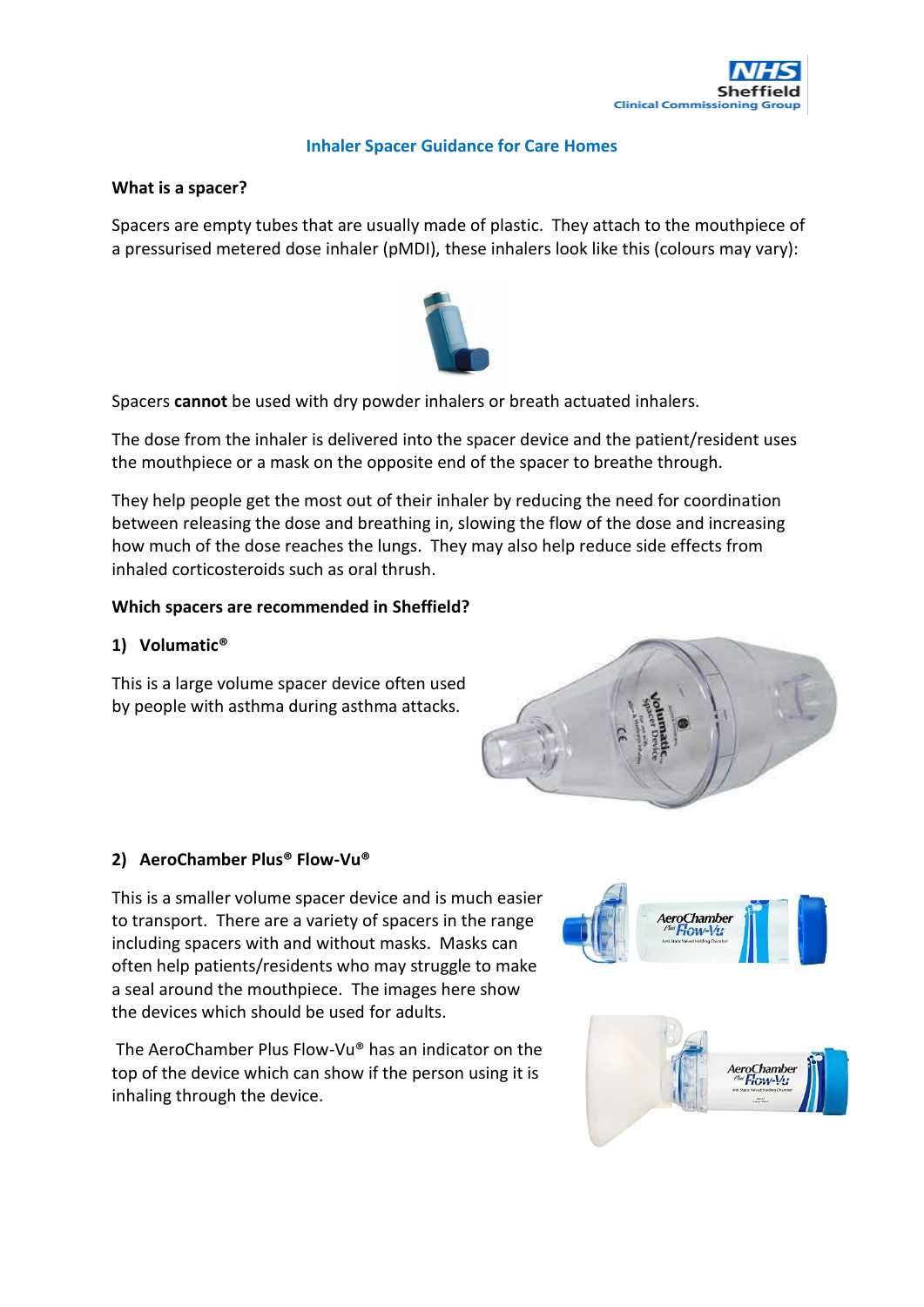

#### **How to use a spacer device**

Asthma UK have some excellent videos showing how to use spacer devices:

[How to use a spacer with a single breath and hold](https://www.asthma.org.uk/advice/inhaler-videos/single-breath-and-hold/)

# [How to use a spacer with tidal breathing \(multiple breath\)](https://www.asthma.org.uk/advice/inhaler-videos/tidal-breathing/)

### **Important advice for care homes for spacer use and infection control**

- Spacers must NOT be cleaned and reused between residents
- Spacer devices are licensed as single patient use items therefore each patient should have their own spacer
- If a spacer is shared between residents' legal liability for the safe performance of the product could be transferred from the manufacturer to the individual/employer
- Spacers are subject to microbial contamination and the care home may be legally liable if a resident contracted an infection due to sharing of spacer devices
- Wash each resident's spacer once a month (or sooner if visibly dirty) following the advice below
- Spacers should be replaced at least every year (sooner if any part looks damaged or any rubber parts are becoming brittle)
- If residents are attending respiratory reviews at a GP practice, they should take their own spacer with them
- Use a permanent waterproof marker pen to write the name of the resident and the date on the spacer when it is first used. Refresh this name/date when it is cleaned and if it becomes illegible following decontamination.

# **How to clean a spacer**

- Take the spacer apart and gently clean it with warm water and a detergent, such as washing-up liquid. (Soak for 15 minutes)
- Use warm water instead of boiling water, as boiling water may damage the spacer.
- Be careful not to scrub the inside of the spacer as this might affect the way it works.
- Leave it to air-dry (without rinsing) as this helps to reduce static (an electrical charge that builds up) and prevent the medicine sticking to the inside of the spacer.
- When it's completely dry, put the spacer back together ready for use.
- Wipe the mouthpiece clean before it is used again.

Although some spacers can be cleaned in the top rack of a dishwasher, we recommend that the above advice is followed within the care home setting